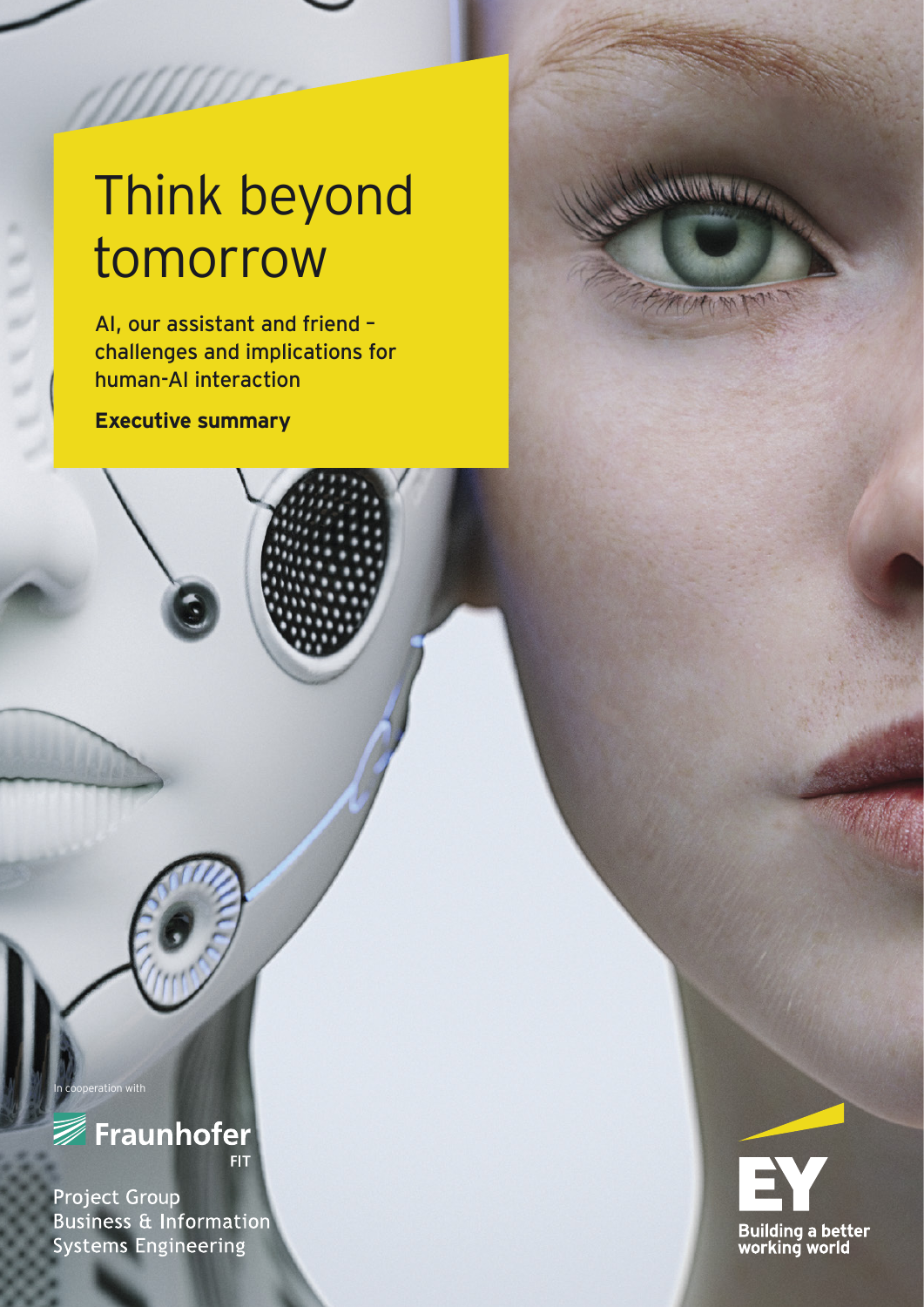### AI, our assistant and friend – challenges and implications for human-AI interaction

New medical procedures for cancer diagnostics, autonomous driving and productivity improvements across industries and sectors – artificial intelligence (AI) is gaining ground and permeates virtually all spheres of life. The use of AI will significantly disrupt a vast number of jobs and workflows and generally impact how we interact on a day-to-day basis. We humans see ourselves facing new challenges due to increasing interaction with AI in our daily routines. When designing AI solutions, focus should be not just on technological enhancement, but equally on the interaction between humans and AI. AI can only reach its full potential

if this interaction is useful, appealing and applied in the appropriate context. The challenges and implications of human-AI interaction and the required measures of companies and individuals therefore need to be discussed in depth. This study demonstrates the broad scope of human-AI interaction, its underlying features and various drivers for the success and acceptance of human-AI interaction. We summarize our findings on the future development of human-AI interaction in 10 theses and illustrate the implications, opportunities, challenges and action areas for successful human-AI interaction.

### The characteristic interaction types of AI use cases

Humans interact in a variety of ways with AI and across a broad range of applications. To describe human-AI interaction, we refer to established communications theories in combination with characteristics and features from other forms of interaction (human-human, human-computer, human-robot). At the same time, AI requires closer analysis; it is technically complex, the different AI capabilities are manifold and the number of use cases correspondingly large. We have identified five specific features of AI and humans' interaction with AI. In sum, they distinguish human-AI interaction from interaction with other technologies:

- $\triangleright$  The autonomy of AI agents with their capacity for autonomous learning and ability to make decisions and act on their own
- $\triangleright$  The interdependence of the content of human-AI interaction: integrated analysis of the interaction history and context which is taken into account in future interactions
- $\triangleright$  The opportunities for a more advanced anthropomorphology due to a human-like appearance or the human-like abilities and behavior of AI agents
- $\triangleright$  New and more intuitive interaction channels
- ► Emotional and social intelligence as a foundation for some forms of human-AI interaction

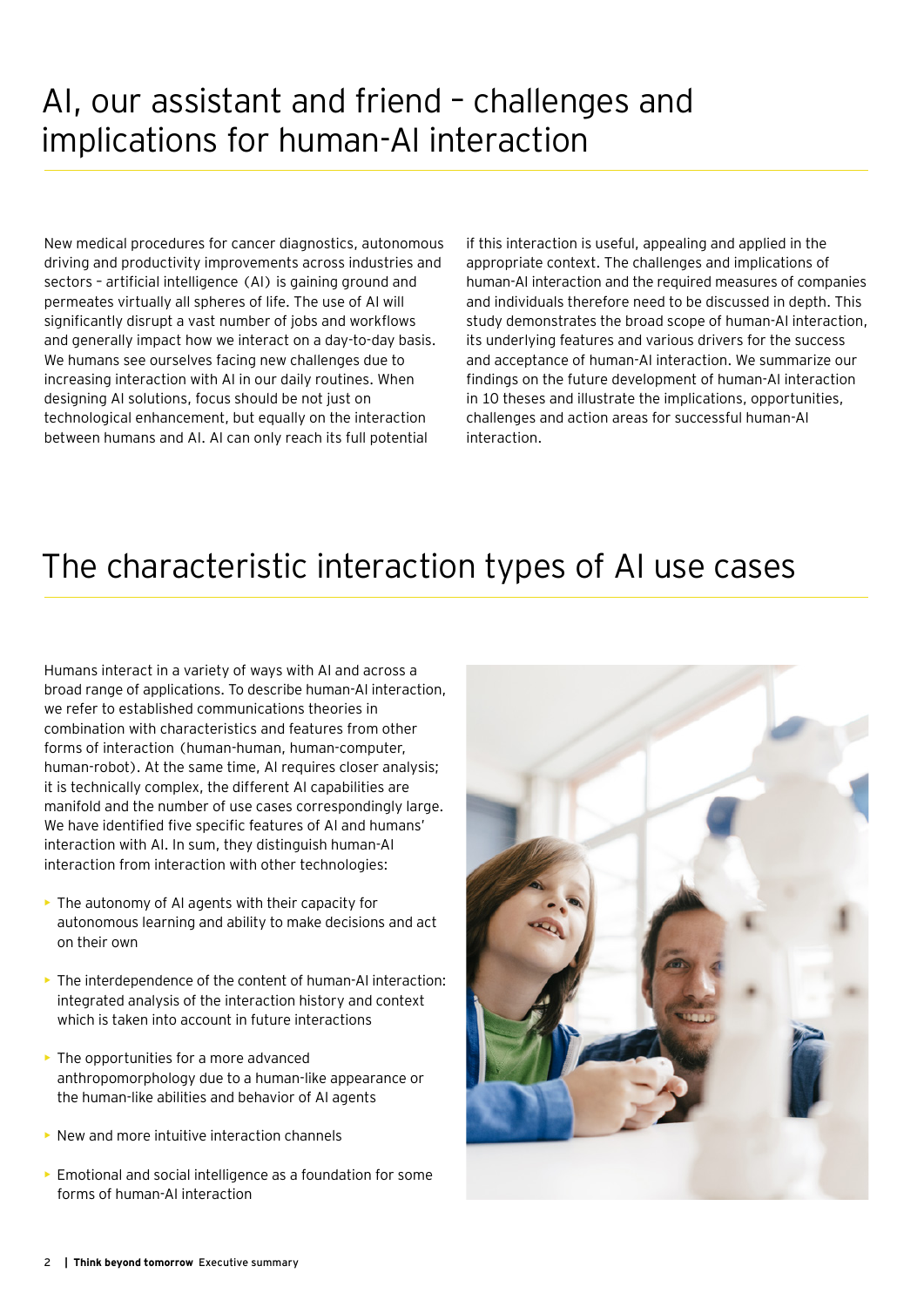

To map the specific patterns of interaction between humans and AI precisely and comprehensively, we distinguish

An analysis of different AI use cases in everyday life shows that interactions, despite potentially similar features in the nine dimensions, can be classified based on the criteria of freedom of action and reciprocal engagement. For example, interaction often starts with the same trigger and leads to a similar outcome but differs in terms of the degree of freedom of action and reciprocal engagement. In this study, we have identified and classified five characteristic interaction types of current or potential AI use cases using the terms guardian angel, pixie, informant, colleague and best friend. We group these interaction types in three different groups. The first

like a guardian angel. The second group, **AI as a versatile assistant**, relates to interactions in which AI supports the work of humans in the background, supplies humans with desired information or helps to produce outcomes in close interaction. Finally, the third group bundles use cases in which **AI as a partner** interacts in the role of best friend due to a high degree of personalization and social elements.





between nine different interaction dimensions: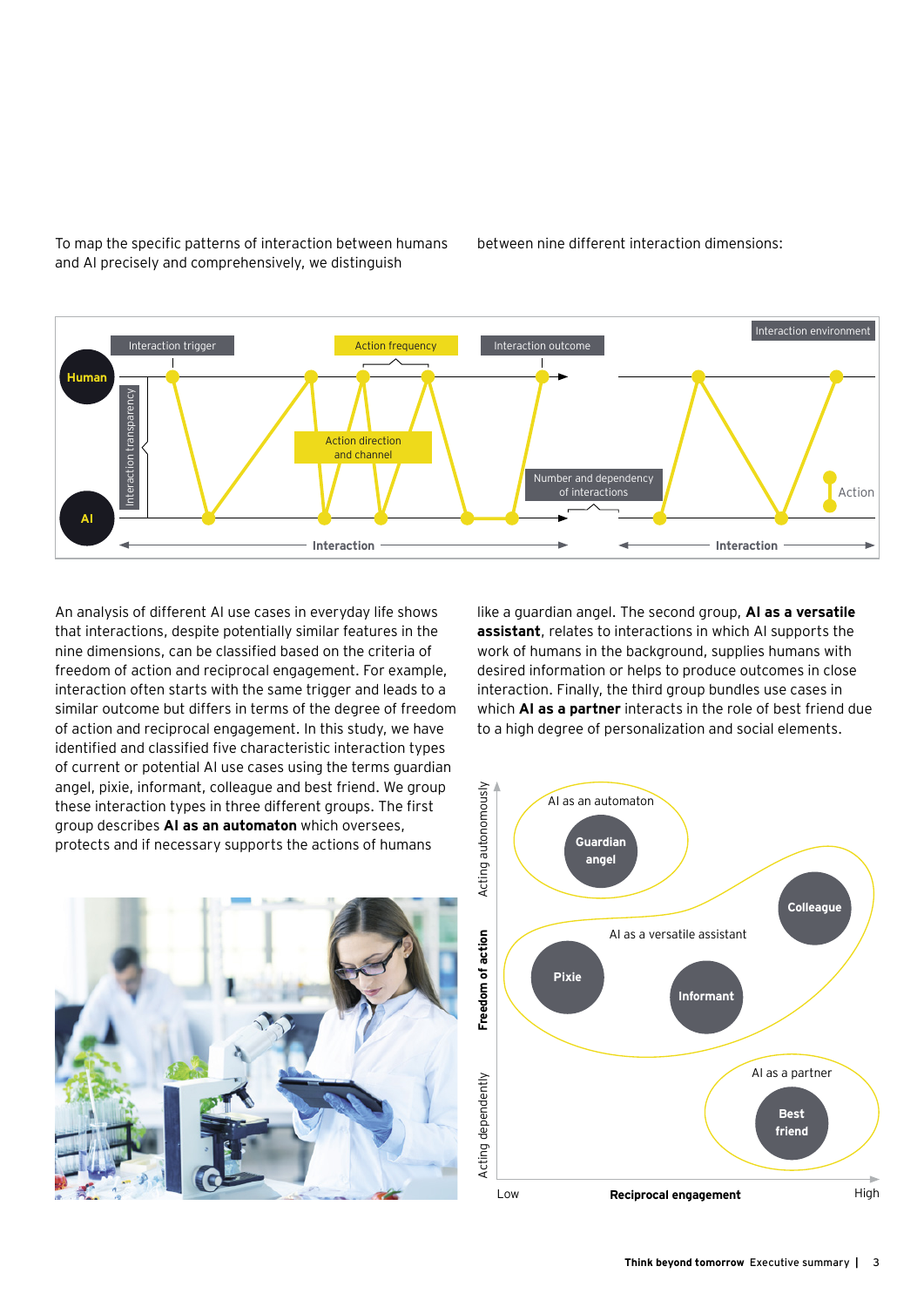Numerous factors have an impact on human-AI interaction. Understanding and taking human expectations on board is key to instilling acceptance of and trust in AI-powered solutions, and ultimately the success of human-AI interaction. In this context, it is vital to correctly select the form of AI features such as transparency, anthropomorphology and personalization.

The term transparency describes the extent to which a person is aware that they are interacting with AI and knows the process and its outcomes. Knowledge of what an AI solution can achieve, how it achieves this and the quality of the outcome increases human understanding of and ultimately the success of human-AI interaction. However, the appropriate degree of transparency varies depending on the situation and context of the interaction.

Whether or not anthropomorphology – the attribution of human characteristics to AI – should be emphasized depends highly on the end user and context of the interaction. A high degree of anthropomorphology can be a fun factor and have a positive effect on user experience; however, it should not be used solely as a means to an end or to generate attention.

The more AI is personalized, the more individually it can interact with humans. This means, for example, that users only receive interaction content and outcomes that are relevant to them. In addition, a highly personalized AI solution can reduce the number and frequency of actions, minimizing the time a user spends interacting with AI. In many contexts, personalized AI solutions are therefore potentially better able to meet human expectations.

Consequently, the relevance of the various factors varies overall depending on the type of interaction and interaction context. Interactions that meet expectations foster acceptance and trust in an AI solution over time. In turn, acceptance and trust have an impact on expectations and the form of future interactions. The characteristics and background of a person that shape their individual expectations of AI also play a significant role.

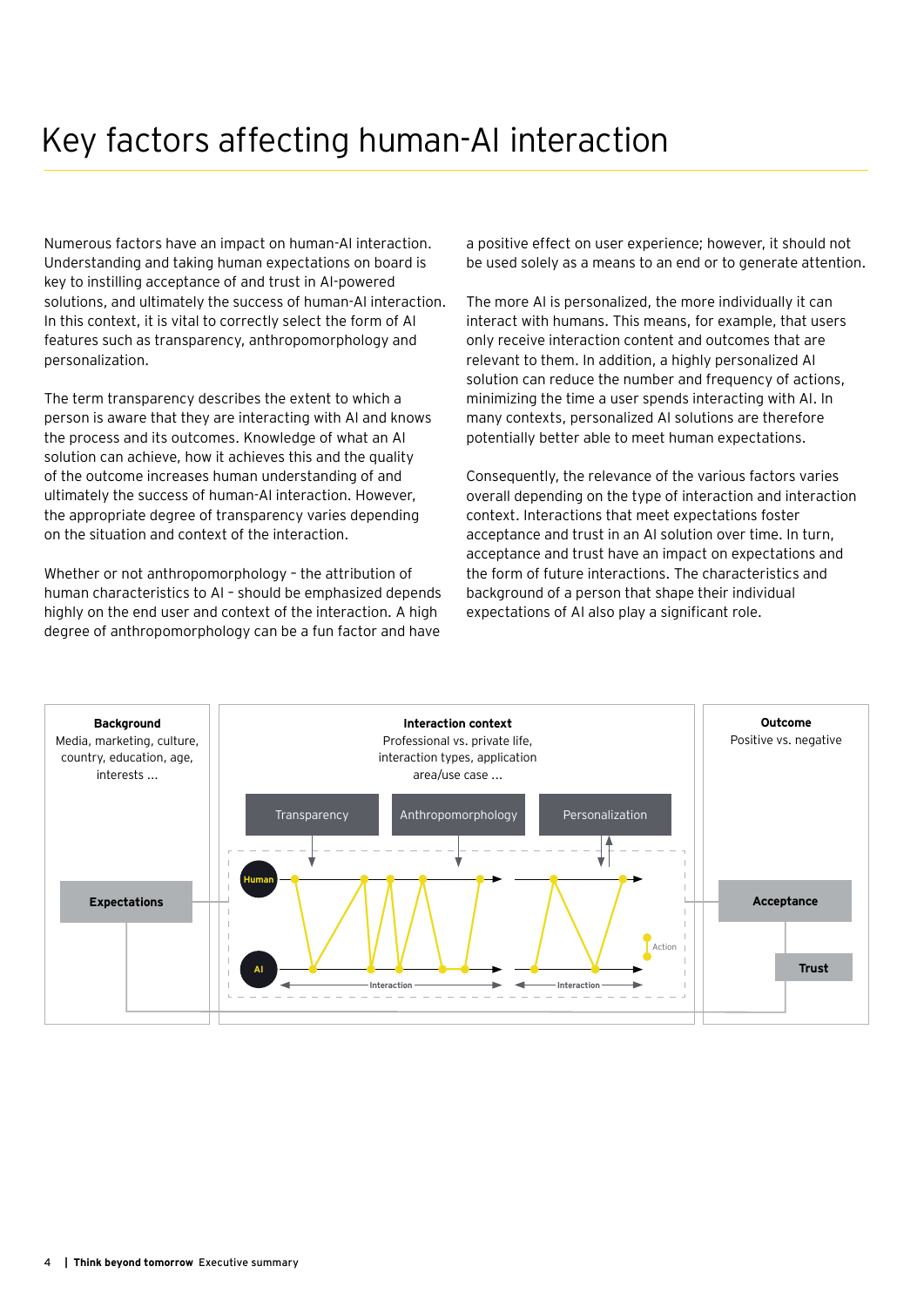### Theses on the future development of human-AI interaction

Based on our understanding of typical human-AI interaction processes, this study formulates 10 theses for its future development. These theses encompass both the successful

design of today's application scenarios as well as adequate preparation for the future potential of human-AI interaction.

### **Thesis 1**

With the ongoing development of AI, personalization, social elements, task diversity and AI's understanding of context in interactions with humans are increasing.

The first thesis relates to a fundamental change in AI and is therefore depicted as an umbrella thesis overarching the other nine theses. These are divided into three segments covering the changes in terms of the roles and

responsibilities of AI (**What**), the process of human-AI interaction (**How**) and the implications for the successful design of future AI applications (**So What**).

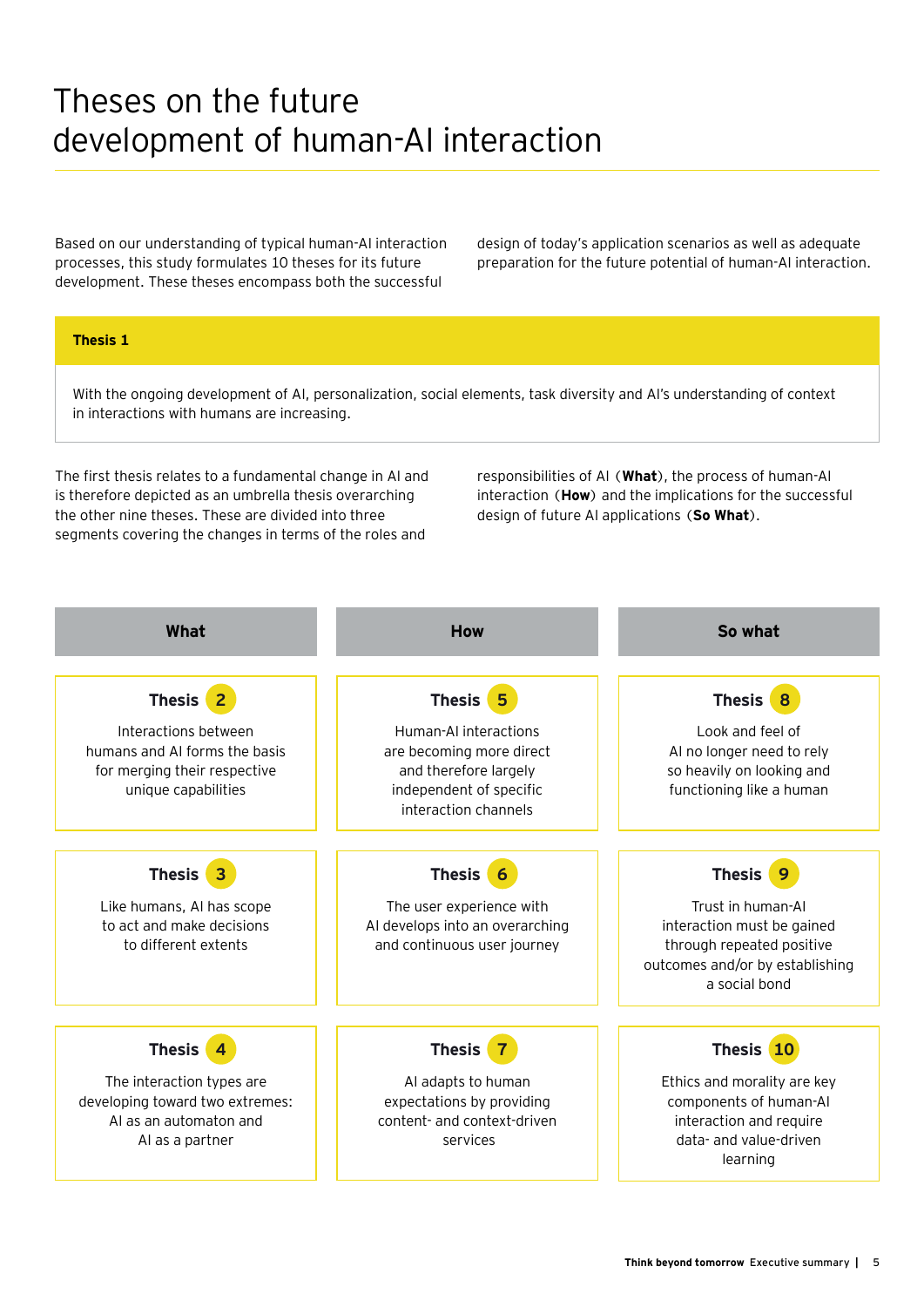### Action areas and implications for human-AI interaction in companies

AI solutions have a long way to go before they can actually take over the work of humans and pose any immediate risk to their jobs. However, AI will change many professions in the near future. AI offers companies numerous opportunities, but also creates challenges and a need to act. Thus, companies must take steps to be able to use AI in the future and remain

competitive going forward. The opportunities, challenges and action areas identified cover the business activities of companies, technology advancement and the related change in the human work environment. Companies must therefore act wisely when it comes to strategy, technology and organization.

|                     | <b>Strategy</b>                                                                                                                                                       | <b>Technology</b>                                                                                                                                                                                                           | Organization                                                                                                                                               |
|---------------------|-----------------------------------------------------------------------------------------------------------------------------------------------------------------------|-----------------------------------------------------------------------------------------------------------------------------------------------------------------------------------------------------------------------------|------------------------------------------------------------------------------------------------------------------------------------------------------------|
| Opportunities       | Exploit optimization potential<br>in the value chain<br>Boost productivity<br>Develop personalized products<br>and services                                           | ▶ Use efficient technology<br>$\triangleright$ Exploit rapid innovation cycles<br>Boost the autonomy of AI                                                                                                                  | Assume repetitive and arduous<br>tasks<br>Free up capacities for creative and<br>complex tasks<br>Increase job satisfaction                                |
| Challenges          | ▶ Clinging to old business models<br>$\triangleright$ No standard solutions<br>No regulatory framework for<br>AI solutions                                            | ▶ Backward IT landscapes<br>Lack of user-friendly interfaces<br>$\triangleright$ No transparency                                                                                                                            | ▶ Knowledge gaps in terms of AI<br>capabilities and applications<br>Rejection of and aversion to Al<br>• Utopian expectations regarding<br>AI capabilities |
| <b>Action areas</b> | Establish requisite AI expertise<br>in the company<br>Identify domain-specific<br>optimization potential<br>Help develop the regulations<br>for the use of AI systems | Involve all employees in the<br>development of user interfaces<br>Develop AI solutions with the<br>greatest possible transparency<br>Collect environmental data<br>to develop use case solutions<br>(data = revenue stream) | Introduce AI workshops to<br>experiment with AI solutions<br>Iterative rollouts of AI solutions<br>Group-specific change<br>management                     |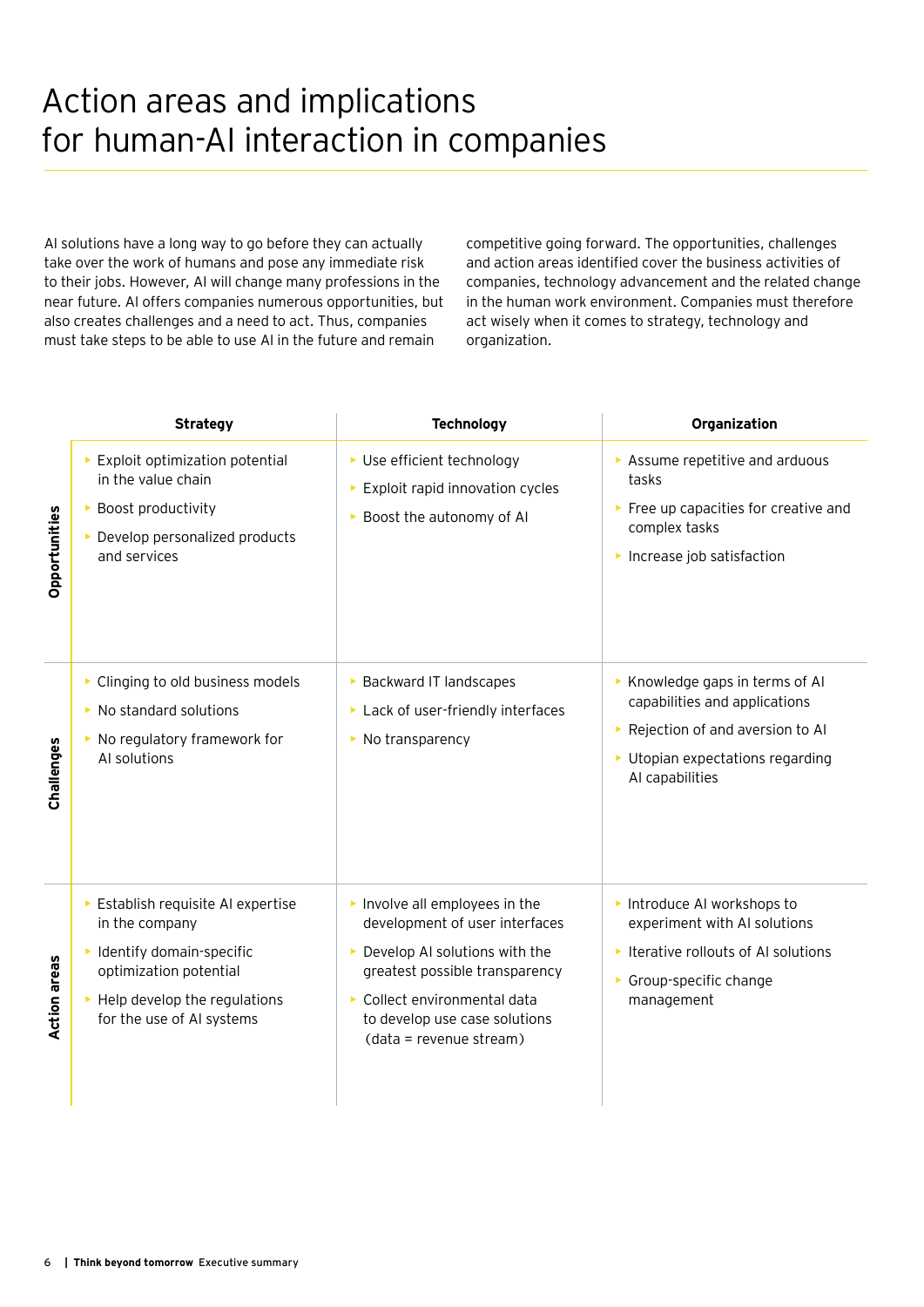## About the study

The full text of the study is available in German only at **[www.ey.com/de\\_de/ai/wie-menschlich-kann-kuenstliche](http://www.ey.com/de_de/ai/wie-menschlich-kann-kuenstliche-intelligenz-sein)[intelligenz-sein](http://www.ey.com/de_de/ai/wie-menschlich-kann-kuenstliche-intelligenz-sein)**

The study is based on broad-based literature research and interviews conducted by the authors on the current situation at companies. Twenty-five in-depth interviews were conducted with renowned AI experts and users. The interview partners come from different industries and work in technology companies, AI start-ups or research.

We extend our special thanks to our interview partners for their valuable thoughts and opinions. We would also like to thank our colleagues Simon Blöthner, Michael Glahn, Nadine Kaiser, Jens Keuter, Mikail Kibar and Karin Sahr for their support in drafting the study and their comments and suggestions.

### About the authors

Shape the future interaction with AI successfully with us and exploit its potential at your company. We have an in-depth understanding of the application possibilities and their impact on business. Experts and experienced practitioners



**Dr. Yilmaz Alan** Partner at EY (Advisory, Munich) Tel. +49 160 93915751 yilmaz.alan@de.ey.com



**Silvana Hinsen** Senior Consultant for Technology Transformation at EY and PhD student at the University of Bayreuth



**Patrick Beisel**  Consultant for Technology Transformation at EY Tel. +49 160 93915809

patrick.beisel@de.ey.com

Tel. +49 160 939 25330 silvana.hinsen@de.ey.com



**Stephan Blumenthal** Student employee at EY (Technology Transformation) and information systems (M.Sc.) student at the University of Cologne Tel. +49 221 2779 14743 stephan.blumenthal@de.ey.com

from the Project Group Business & Information Systems Engineering of the Fraunhofer FIT and EY will work with you to find the right answers for your organization.



### **Prof. Dr. Nils Urbach**

Professor of Information Systems and Strategic IT Management at the University of Bayreuth and Fraunhofer FIT Tel. +49 921 55 4712 nils.urbach@fim-rc.de







### **Jan Jöhnk**

Research assistant at Fraunhofer FIT and PhD student at the University of Bayreuth Tel. +49 921 55 4714 jan.joehnk@fim-rc.de

#### **Malte Weißert**

Student assistant at Fraunhofer FIT and business administration (M.Sc.) student at the University of Bayreuth Tel. +49 921 55 4710 malte.weissert@fim-rc.de

### **Peter Hofmann**

Research assistant at Fraunhofer FIT and PhD student at the University of Bayreuth Tel. +49 921 55 4716 peter.hofmann@fim-rc.de